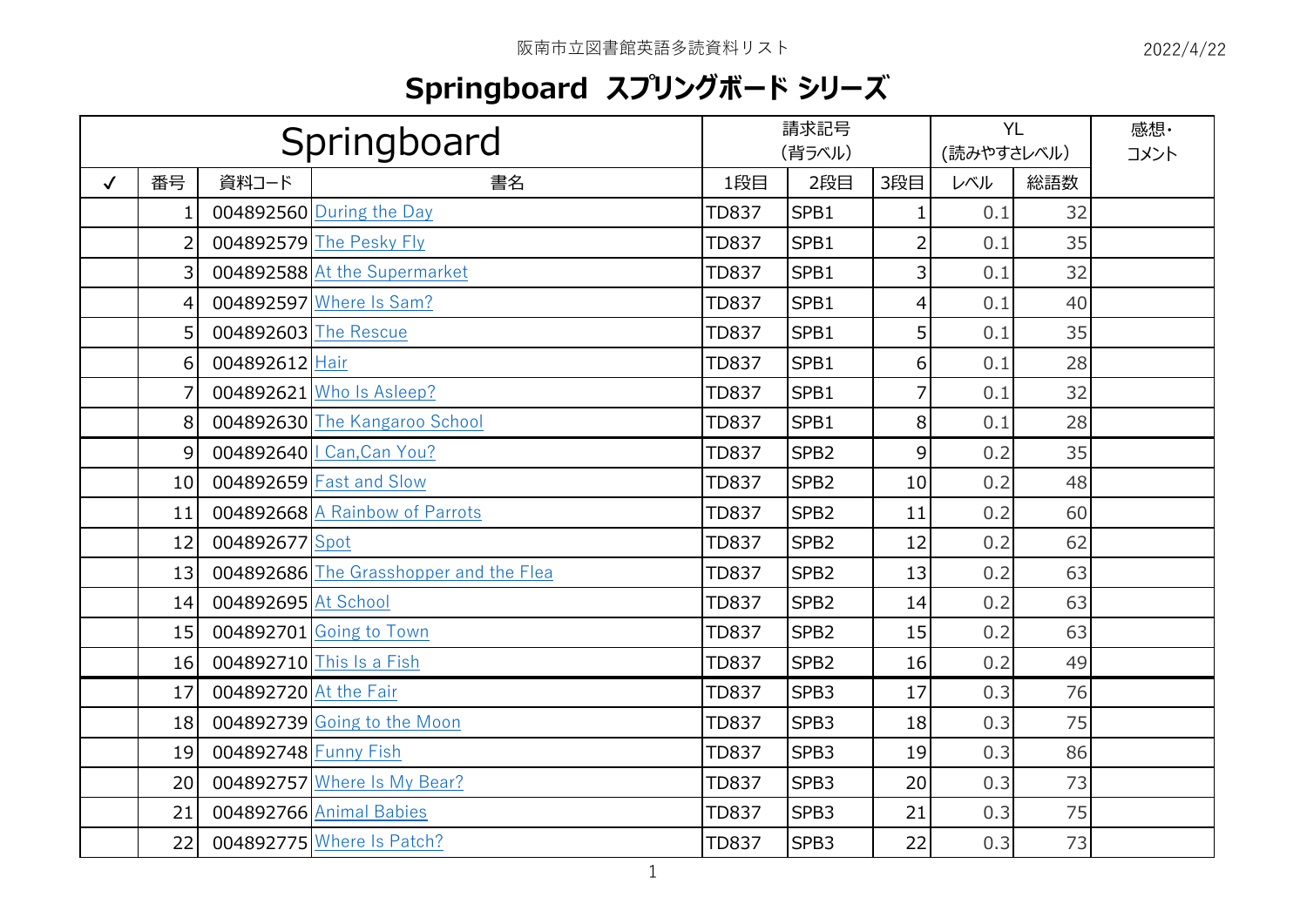|              | Springboard |                        |                                              |              | 請求記号<br>(背ラベル)   |                 |     | <b>YL</b> | 感想· |
|--------------|-------------|------------------------|----------------------------------------------|--------------|------------------|-----------------|-----|-----------|-----|
|              |             |                        |                                              |              |                  | (読みやすさレベル)      |     | コメント      |     |
| $\checkmark$ | 番号          | 資料コード                  | 書名                                           | 1段目          | 2段目              | 3段目             | レベル | 総語数       |     |
|              | 23          |                        | 004892784 Carla Crocodile Goes Shoe Shopping | <b>TD837</b> | SPB3             | 23              | 0.3 | 77        |     |
|              | 24          |                        | 004892793 Trucks and Other Big Machines      | <b>TD837</b> | SPB3             | 24              | 0.3 | 79        |     |
|              | 25          |                        | 004892800 The Park Train                     | <b>TD837</b> | SPB4             | 25              | 0.3 | 88        |     |
|              | 26          | 004892819 At the Zoo   |                                              | <b>TD837</b> | SPB4             | 26              | 0.3 | 88        |     |
|              | 27          |                        | 004892828 Molly Monster's Party              | <b>TD837</b> | SPB4             | 27              | 0.3 | 86        |     |
|              | 28          | 004892837 Big Things   |                                              | <b>TD837</b> | SPB4             | 28              | 0.3 | 88        |     |
|              | 29          |                        | 004892846 The Tennis Match                   | <b>TD837</b> | SPB4             | 29              | 0.3 | 85        |     |
|              | 30          | 004892855 Santana      |                                              | <b>TD837</b> | SPB4             | 30 <sup>1</sup> | 0.3 | 84        |     |
|              | 31          |                        | 004892864 Lucy's Loose Tooth                 | <b>TD837</b> | SPB4             | 31              | 0.3 | 88        |     |
|              | 32          |                        | 004892873 The Fishing Trip                   | <b>TD837</b> | SPB4             | 32              | 0.3 | 89        |     |
|              | 33          |                        | 004892882 The Thirsty Cats                   | <b>TD837</b> | SPB5             | 33              | 0.3 | 98        |     |
|              | 34          |                        | 004892891 Pet Dogs and Working Dogs          | <b>TD837</b> | SPB5             | 34              | 0.3 | 99        |     |
|              | 35          |                        | 004892908 This Little Critter                | <b>TD837</b> | SPB5             | 35              | 0.3 | 98        |     |
|              | 36          |                        | 004892917 To the Space Station               | <b>TD837</b> | SPB5             | 36              | 0.3 | 89        |     |
|              | 37          |                        | 004892926 Big Greg the Firefighter           | <b>TD837</b> | SPB5             | 37              | 0.3 | 100       |     |
|              | 38          |                        | 004892935 Trent and Grace Make a Home        | <b>TD837</b> | SPB5             | 38              | 0.3 | 100       |     |
|              | 39          |                        | 004892944 Wally Wombat Goes to the City      | <b>TD837</b> | SPB5             | 39              | 0.3 | 100       |     |
|              | 40          |                        | 004892953 Look in the Tree                   | <b>TD837</b> | SPB5             | 40 <sup>1</sup> | 0.3 | 97        |     |
|              | 41          |                        | 004892962 The Surprise                       | <b>TD837</b> | SPB6             | 41              | 0.3 | 101       |     |
|              | 42          |                        | 004892971 Animals That Live in the City      | <b>TD837</b> | SPB6             | 42              | 0.3 | 105       |     |
|              | 43          |                        | 004892980 Escape From the Zoo                | <b>TD837</b> | SPB6             | 43              | 0.3 | 108       |     |
|              | 44          |                        | 004892990 The Moon Car Race                  | <b>TD837</b> | SPB <sub>6</sub> | 44              | 0.3 | 107       |     |
|              | 45          | 004893001 After School |                                              | <b>TD837</b> | SPB <sub>6</sub> | 45              | 0.3 | 101       |     |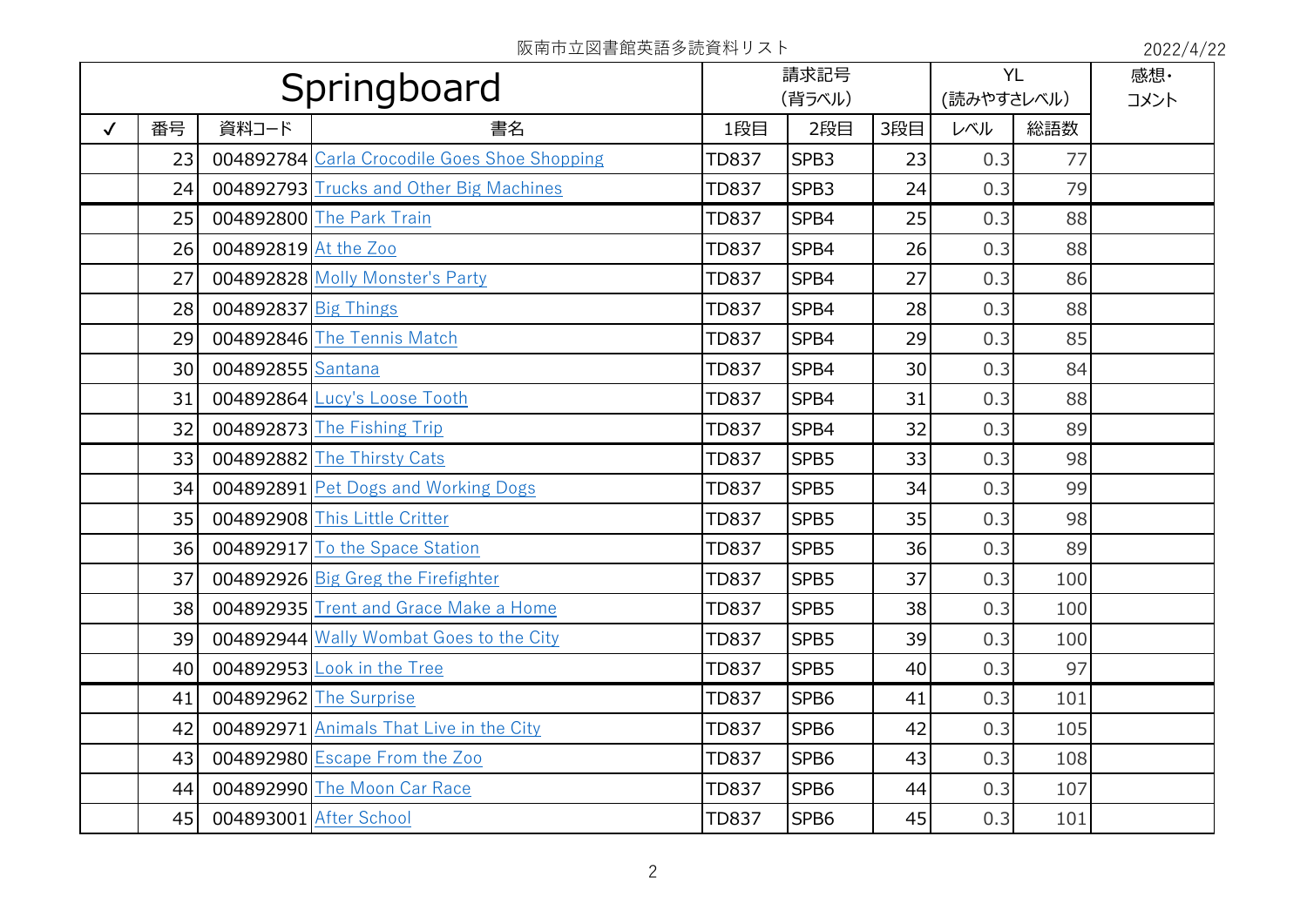|              | Springboard |                     |                                      | 請求記号<br>(背ラベル) |      |                 | (読みやすさレベル) | <b>YL</b> | 感想·<br>コメント |
|--------------|-------------|---------------------|--------------------------------------|----------------|------|-----------------|------------|-----------|-------------|
| $\checkmark$ | 番号          | 資料コード               | 書名                                   | 1段目            | 2段目  | 3段目             | レベル        | 総語数       |             |
|              | 46          |                     | 004925016 Giraffe Goes Skating       | <b>TD837</b>   | SPB6 | 46              | 0.3        | 101       |             |
|              | 47          |                     | 004925025 Make a Fruit Salad         | <b>TD837</b>   | SPB6 | 47              | 0.3        | 102       |             |
|              | 48          |                     | 004925034 Lunch in the Park          | <b>TD837</b>   | SPB6 | 48              | 0.3        | 108       |             |
|              | 49          |                     | 004925043 The Kite Day               | <b>TD837</b>   | SPB7 | 49              | 0.3        | 120       |             |
|              | 50          |                     | 004925052 The Bike Ride              | <b>TD837</b>   | SPB7 | 50              | 0.3        | 118       |             |
|              | 51          |                     | 004925061 June's New Car             | <b>TD837</b>   | SPB7 | 51              | 0.3        | 119       |             |
|              | 52          | 004925070 Kangaroos |                                      | <b>TD837</b>   | SPB7 | 52              | 0.3        | 111       |             |
|              | 53          |                     | 004925080 Beaver's Photo             | <b>TD837</b>   | SPB7 | 53              | 0.3        | 120       |             |
|              | 54          |                     | 004925099 The Zoo Trip               | <b>TD837</b>   | SPB7 | 54              | 0.3        | 115       |             |
|              | 55          |                     | 004925105 Pate and Katy Go Skiing    | <b>TD837</b>   | SPB7 | 55              | 0.3        | 118       |             |
|              | 56          |                     | 004925114 Hot-Air Balloon Day        | <b>TD837</b>   | SPB7 | 56              | 0.3        | 115       |             |
|              | 57          |                     | 004925123 Thumper's Sore Paw         | <b>TD837</b>   | SPB8 | 57              | 0.4        | 136       |             |
|              | 58          |                     | 004925132 Life in the Trees          | <b>TD837</b>   | SPB8 | 58              | 0.4        | 147       |             |
|              | 59          |                     | 004925141 Walter, the Water Taxi     | <b>TD837</b>   | SPB8 | 59              | 0.4        | 140       |             |
|              | 60          |                     | 004925150 A New Place to Live        | <b>TD837</b>   | SPB8 | 60 <sub>l</sub> | 0.4        | 144       |             |
|              | 61          |                     | 004925160 Dad's Phone                | <b>TD837</b>   | SPB8 | 61              | 0.4        | 142       |             |
|              | 62          |                     | 004925179 A Visit to the Library     | <b>TD837</b>   | SPB8 | 62              | 0.4        | 138       |             |
|              | 63          |                     | 004925188 Zippy Zebra Finds a Friend | <b>TD837</b>   | SPB8 | 63              | 0.4        | 142       |             |
|              | 64          | 004925197 Trains    |                                      | <b>TD837</b>   | SPB8 | 64              | 0.4        | 142       |             |
|              | 65          |                     | 004925203 String Things              | <b>TD837</b>   | SPB9 | 65              | 0.4        | 165       |             |
|              | 66          |                     | 004925212 The Ski Race               | <b>TD837</b>   | SPB9 | 66              | 0.4        | 155       |             |
|              | 67          |                     | 004925221 The Playhouse              | <b>TD837</b>   | SPB9 | 67              | 0.4        | 158       |             |
|              | 68          |                     | 004925230 Where Does Mrs Brown Live? | <b>TD837</b>   | SPB9 | 68              | 0.4        | 159       |             |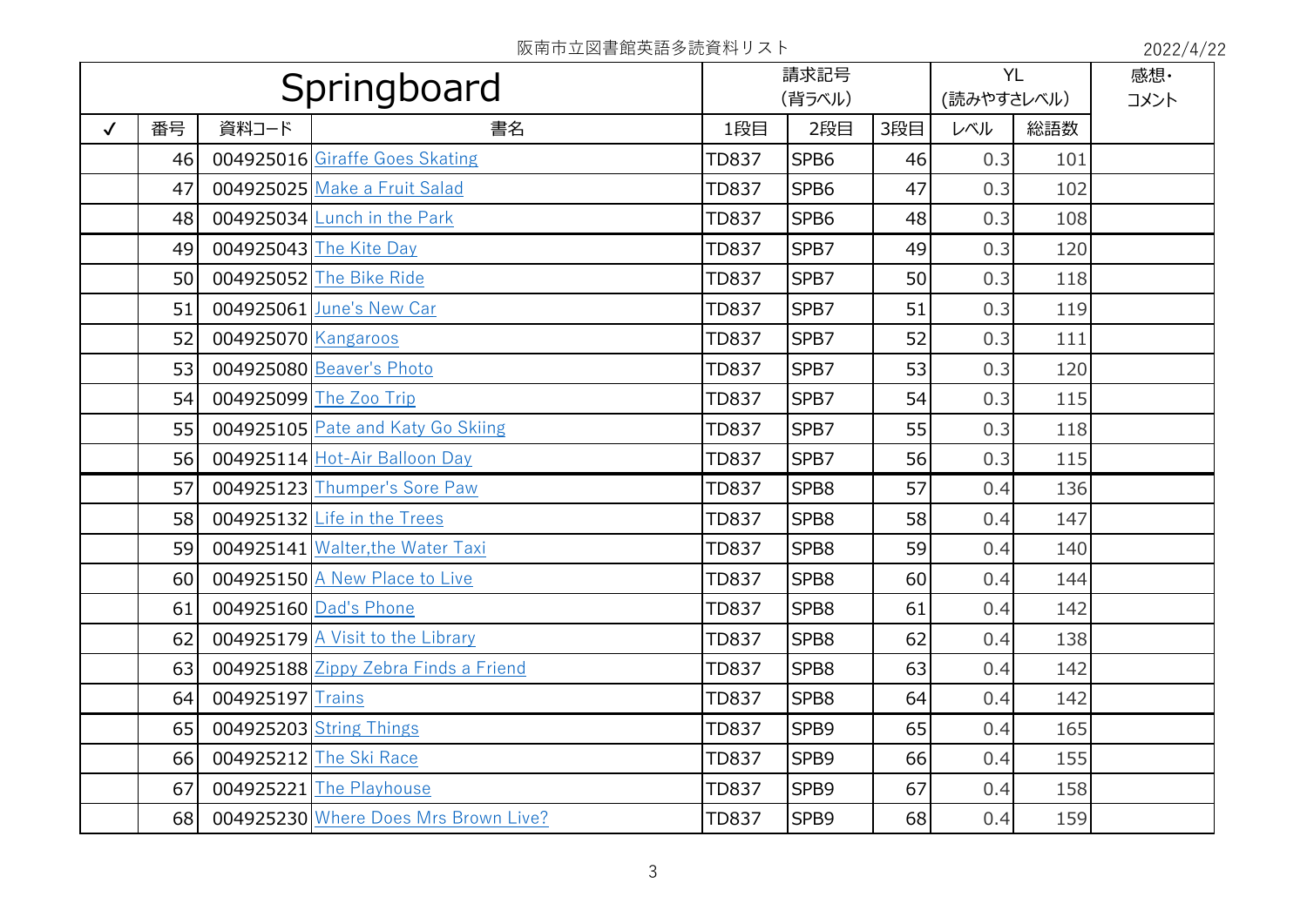|              | Springboard     |                        |                                              |              | 請求記号<br>(背ラベル) |                 |     | <b>YL</b><br>(読みやすさレベル) | 感想·<br>コメント |
|--------------|-----------------|------------------------|----------------------------------------------|--------------|----------------|-----------------|-----|-------------------------|-------------|
| $\checkmark$ | 番号              | 資料コード                  | 書名                                           | 1段目          | 2段目            | 3段目             | レベル | 総語数                     |             |
|              | 69              |                        | 004925240 Who Took the Teacher's Scissors?   | <b>TD837</b> | SPB9           | 69              | 0.4 | 175                     |             |
|              | 70              |                        | 004925259 Hide and Seek With Carla Crocodile | <b>TD837</b> | SPB9           | 70              | 0.4 | 174                     |             |
|              | 71              | 004925268 Pizza Day    |                                              | <b>TD837</b> | SPB9           | 71              | 0.4 | 156                     |             |
|              | 72              |                        | 004925277 Operation Elephant Foot            | <b>TD837</b> | SPB9           | 72              | 0.4 | 150                     |             |
|              | 73              |                        | 004925286 What Time Is It?                   | <b>TD837</b> | SPB10          | 73              | 0.6 | 207                     |             |
|              | 74              |                        | 004925295 Mrs Popinpop's Ghost               | <b>TD837</b> | SPB10          | 74              | 0.5 | 186                     |             |
|              | 75              |                        | 004925301 Dinosaur Dan                       | <b>TD837</b> | SPB10          | 75              | 0.5 | 181                     |             |
|              | 76              |                        | 004925310 Bad Weather, Good Weather          | <b>TD837</b> | SPB10          | 76              | 0.6 | 181                     |             |
|              | 77              |                        | 004925320 Sonny Gets Lost                    | <b>TD837</b> | SPB10          | 77              | 0.5 | 194                     |             |
|              | 78              |                        | 004925339 The Nosey Spider                   | <b>TD837</b> | <b>SPB10</b>   | 78              | 0.5 | 199                     |             |
|              | 79              |                        | 004925348 Places Where People Live           | <b>TD837</b> | <b>SPB10</b>   | 79              | 0.6 | 189                     |             |
|              | 80 <sub>0</sub> |                        | 004925357 The Moon Landing                   | <b>TD837</b> | <b>SPB10</b>   | 80 <sup>2</sup> | 0.5 | 189                     |             |
|              | 81              |                        | 004925366 The Snail Race                     | <b>TD837</b> | SPB11          | 81              | 0.5 | 233                     |             |
|              | 82              |                        | 004925375 Outside Games                      | <b>TD837</b> | SPB11          | 82              | 0.6 | 230                     |             |
|              | 83              |                        | 004925384 The Queen's New Seat               | <b>TD837</b> | SPB11          | 83              | 0.5 | 230                     |             |
|              | 84              |                        | 004925393 Geena's Project                    | <b>TD837</b> | SPB11          | 84              | 0.6 | 212                     |             |
|              | 85              | 004925400 Joe's Letter |                                              | <b>TD837</b> | SPB11          | 85              | 0.5 | 219                     |             |
|              | 86              |                        | 004925419 When I Looked Out of My Window     | <b>TD837</b> | SPB11          | 86              | 0.5 | 215                     |             |
|              | 87              |                        | 004925428 Big Cats Little Cats               | <b>TD837</b> | SPB11          | 87              | 0.6 | 210                     |             |
|              | 88              |                        | 004925437 Carlos's Big Yawn                  | <b>TD837</b> | SPB11          | 88              | 0.5 | 228                     |             |
|              | 89              |                        | 004925446 The Flying Doctor                  | <b>TD837</b> | SPB12          | 89              | 0.5 | 246                     |             |
|              | 90              |                        | 004925455 Joseph, the Greedy Octopus         | <b>TD837</b> | SPB12          | 90 <sub>0</sub> | 0.5 | 290                     |             |
|              | 91              |                        | 004925464 Snake Gets Lost                    | <b>TD837</b> | SPB12          | 91              | 0.5 | 259                     |             |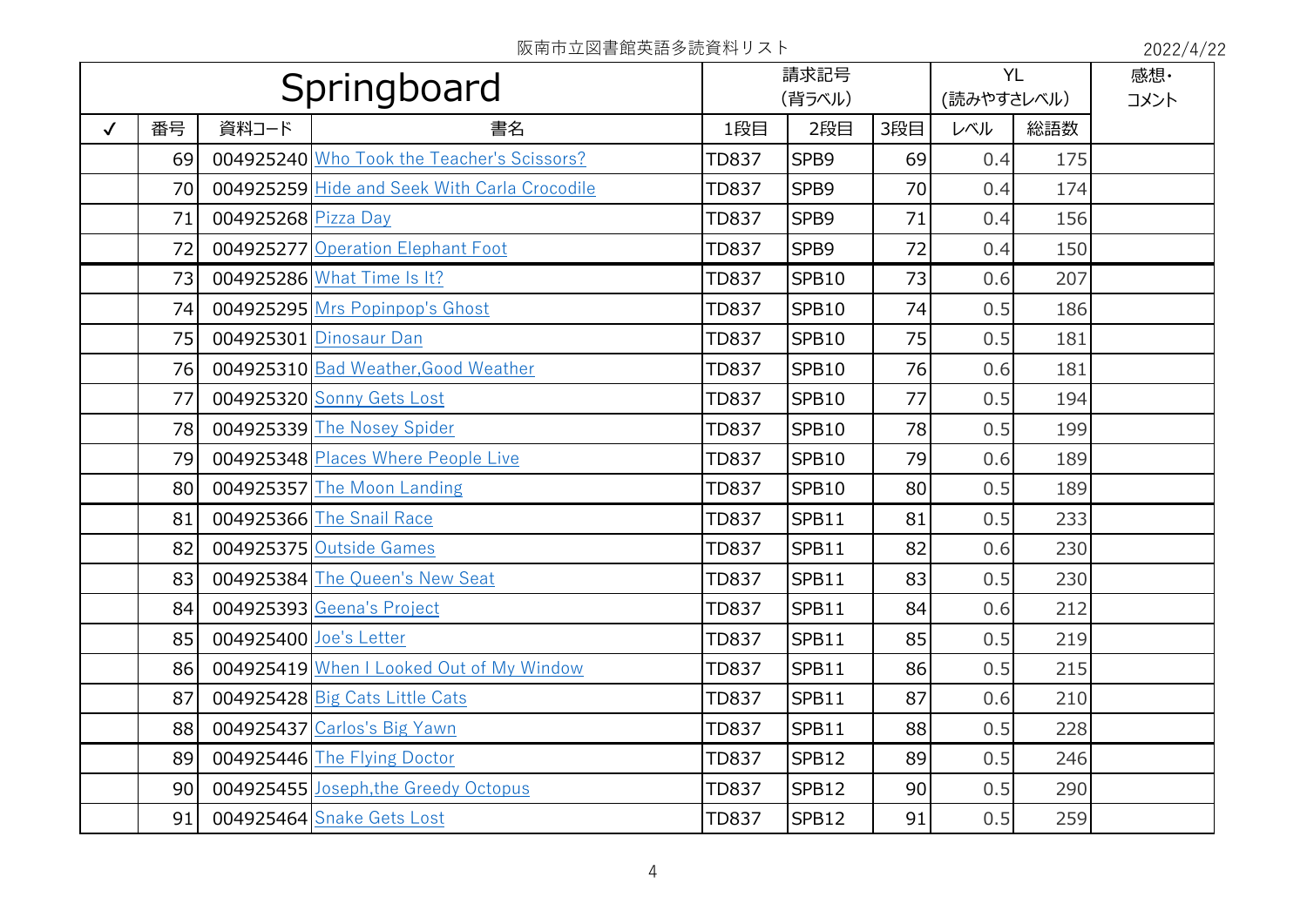|              | Springboard |                       |                                         | 請求記号<br>(背ラベル) |       |     | <b>YL</b><br>(読みやすさレベル) |     | 感想·<br>コメント |
|--------------|-------------|-----------------------|-----------------------------------------|----------------|-------|-----|-------------------------|-----|-------------|
| $\checkmark$ | 番号          | 資料コード                 | 書名                                      | 1段目            | 2段目   | 3段目 | レベル                     | 総語数 |             |
|              | 92          | 004925473 Rubbish     |                                         | <b>TD837</b>   | SPB12 | 92  | 0.6                     | 242 |             |
|              | 93          |                       | 004925482 The Bus Driver's Birthday     | <b>TD837</b>   | SPB12 | 93  | 0.5                     | 234 |             |
|              | 94          |                       | 004925491 Animals That Live in the Sea  | <b>TD837</b>   | SPB12 | 94  | 0.6                     | 259 |             |
|              | 95          |                       | 004925508 Carmelita's Cabbage           | <b>TD837</b>   | SPB12 | 95  | 0.5                     | 240 |             |
|              | 96          |                       | 004925517 Balloon Fun                   | <b>TD837</b>   | SPB12 | 96  | 0.6                     | 254 |             |
|              | 97          |                       | 004925526 Maggie Magpie's Pie           | <b>TD837</b>   | SPB13 | 97  | 0.6                     | 288 |             |
|              | 98          |                       | 004925535 Wendy Worm's Adventure        | <b>TD837</b>   | SPB13 | 98  | 0.6                     | 286 |             |
|              | 99          |                       | 004925544 Peter's Treasure Hunt         | <b>TD837</b>   | SPB13 | 99  | 0.6                     | 280 |             |
|              | 100         | 004925553 Fur         |                                         | <b>TD837</b>   | SPB13 | 100 | $0.7 - 0.9$             | 287 |             |
|              | 101         |                       | 004925562 The Clowns With Frowns Parade | <b>TD837</b>   | SPB13 | 101 | 0.8                     | 291 |             |
|              | 102         |                       | 004925571 Alligators to Zebras          | <b>TD837</b>   | SPB13 | 102 | $0.7 - 0.9$             | 273 |             |
|              | 103         |                       | 004925580 Grizzly Bear Finds a Friend   | <b>TD837</b>   | SPB13 | 103 | 0.6                     | 286 |             |
|              | 104         |                       | 004925590 Australian State Plants       | <b>TD837</b>   | SPB13 | 104 | $0.7 - 0.9$             | 292 |             |
|              | 105         |                       | 004925606 Listen to Me                  | <b>TD837</b>   | SPB14 | 105 | 0.6                     | 327 |             |
|              | 106         | 004925615 Brian Fixit |                                         | <b>TD837</b>   | SPB14 | 106 | 0.6                     | 317 |             |
|              | 107         |                       | 004925624 This Little Boy               | <b>TD837</b>   | SPB14 | 107 | 0.7                     | 305 |             |
|              | 108         |                       | 004925633 A Hot Day at the Farm         | <b>TD837</b>   | SPB14 | 108 | 0.6                     | 321 |             |
|              | 109         |                       | 004925642 Ringo the Dingo               | <b>TD837</b>   | SPB14 | 109 | 0.6                     | 314 |             |
|              | 110         |                       | 004925651 People and Gorillas           | <b>TD837</b>   | SPB14 | 110 | 0.7                     | 303 |             |
|              | 111         |                       | 004925660 Bessie Bunyip                 | <b>TD837</b>   | SPB14 | 111 | 0.6                     | 321 |             |
|              | 112         |                       | 004925670 Who Works at the Supermarket? | <b>TD837</b>   | SPB14 | 112 | $0.7 - 0.9$             | 325 |             |
|              | 113         |                       | 004925689 The Lucky Whale               | <b>TD837</b>   | SPB15 | 113 | 0.6                     | 356 |             |
|              | 114         |                       | 004925698 Carla Crocodile's Knitting    | <b>TD837</b>   | SPB15 | 114 | 0.6                     | 339 |             |